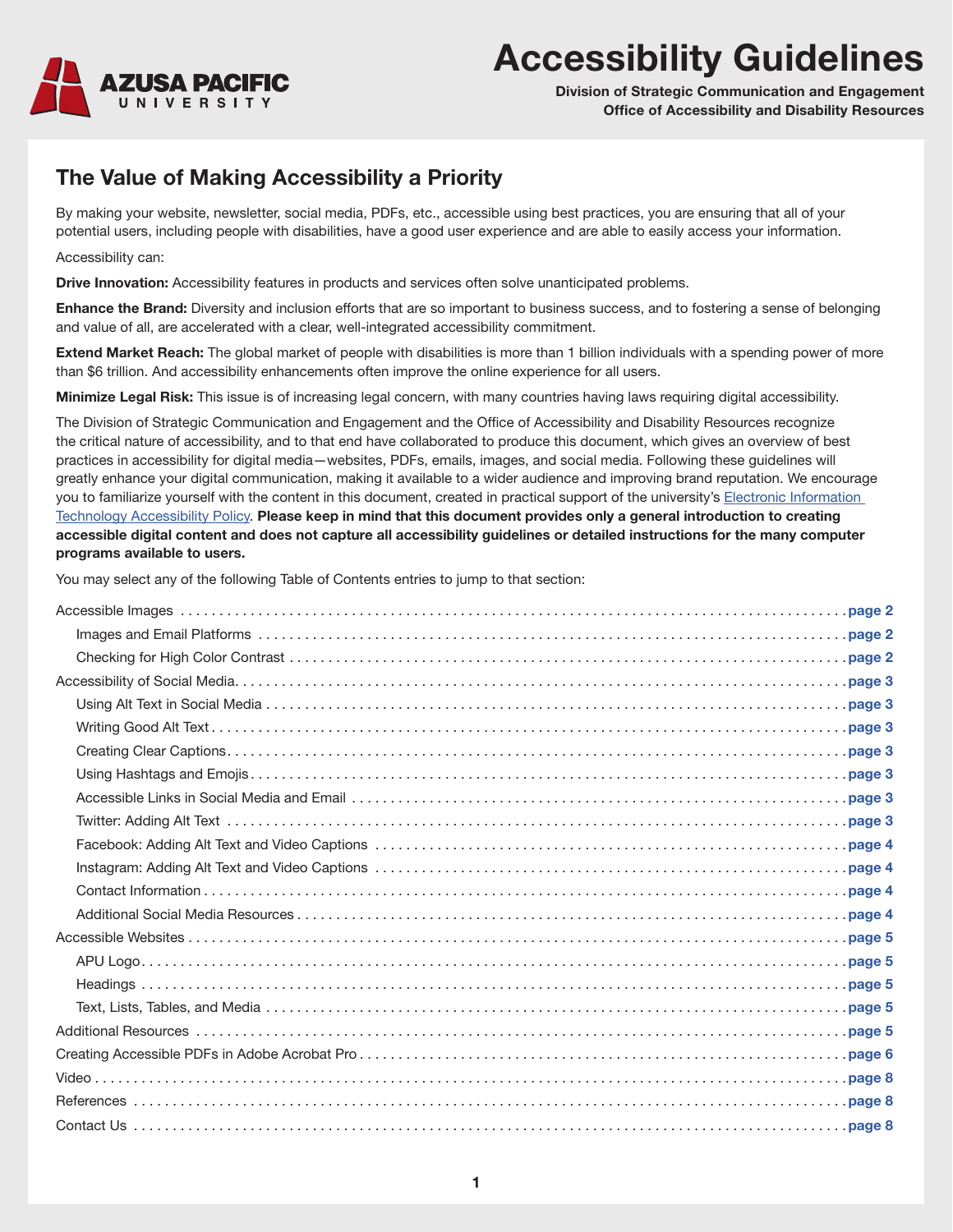### <span id="page-1-0"></span>**Accessible Images**

Images are an important part of many types of digital communication, from websites to emails to social media posts. But inaccessible images are of no benefit to disabled users, and may drive them away from your content. According to Click-Away Pound, 71% of disabled customers with access needs will click away from a website that they find difficult to use, and more than 90% of customers who have trouble navigating a website either will not, or cannot, contact the organization. To best serve disabled users, adhere to the following guidelines:

- Images containing text should be avoided if at all possible. The exception is for images in which the text is an intentional piece of the visual design of the element:
	- ° Logos
	- ° Badges
	- ° Event flyers or posters

Note, however, that in these cases, the content included in the image should be presented alongside the image (e.g., a picture of the related event flyer while you're talking about the event). *You cannot work around this practice by using an image of the flyer as the page's header image to meet the no-text rule.*

- Make sure every image has an appropriate all attribute. Because images are a visual-only medium by definition, they can cause problems when used as part of the content of a page; visually impaired readers may not be able to receive the content the images are presenting. Alternative (alt) text resolves this issue by describing the image for readers (and computer systems) who cannot see it.
- If you set an empty alt attribute (e.g.,  $\text{alt} = \text{m}$ ), this means that the image is visual decoration only, and has no bearing on the actual content of the page—for example, a custom-designed section separator, or a visual version of text content that already exists on the page.
- Otherwise, you should describe the image to the reader as helpfully as possible:
	- ° If it's a photo, describe the content of the photo: "Two students carry furniture into Trinity Hall on move-in day."
	- ° If it contains important information that doesn't exist anywhere else in the page content (e.g., an org chart), describe the point it's trying to make: "Jim manages the project committee and reports to Jill, who reports to the board."
	- ° If it's one of those special elements described earlier, like an event flyer, you can say something like, "ScholarFest flyer." Keep in mind that any information on the flyer should also be included in the content of the page or caption to allow all readers to see the information.
	- ° View the section on ["Writing Good Alt Text"](#page-2-2) for additional tips and guidelines.

Make sure the image will resize correctly on all screen widths (e.g., desktop, mobile, etc.) without making any wrapping text difficult to read. This means it should be configured with the appropriate width percentage and max-width. Because this can be a complex process that must take additional context into account, contact [stratcomm@apu.edu](mailto:stratcomm%40apu.edu?subject=) for assistance from the web team.

#### <span id="page-1-1"></span>**Images and Email Platforms**

Depending on which email platform you are using, you might be able to enter alt text by manually editing the HTML in your email. First, if your email program allows, enable the HTML editor in your email or newsletter platform. After the URL for each image, add the alt attribute followed by the equals sign and the alternative text in quotations (e.g., alt="text goes here").

• Use helpful descriptions in alt tags within your images.

#### <span id="page-1-2"></span>**Checking for High Color Contrast**

Using effective color contrast in your campaigns is generally a good design choice, but it's especially important for people with color blindness.

Use the following helpful tools to check the contrast ratio between text and background:

#### [webaim.org/resources/contrastchecker](http://webaim.org/resources/contrastchecker) [contrast-ratio.com](http://contrast-ratio.com )

**Do**



#### **Don't**

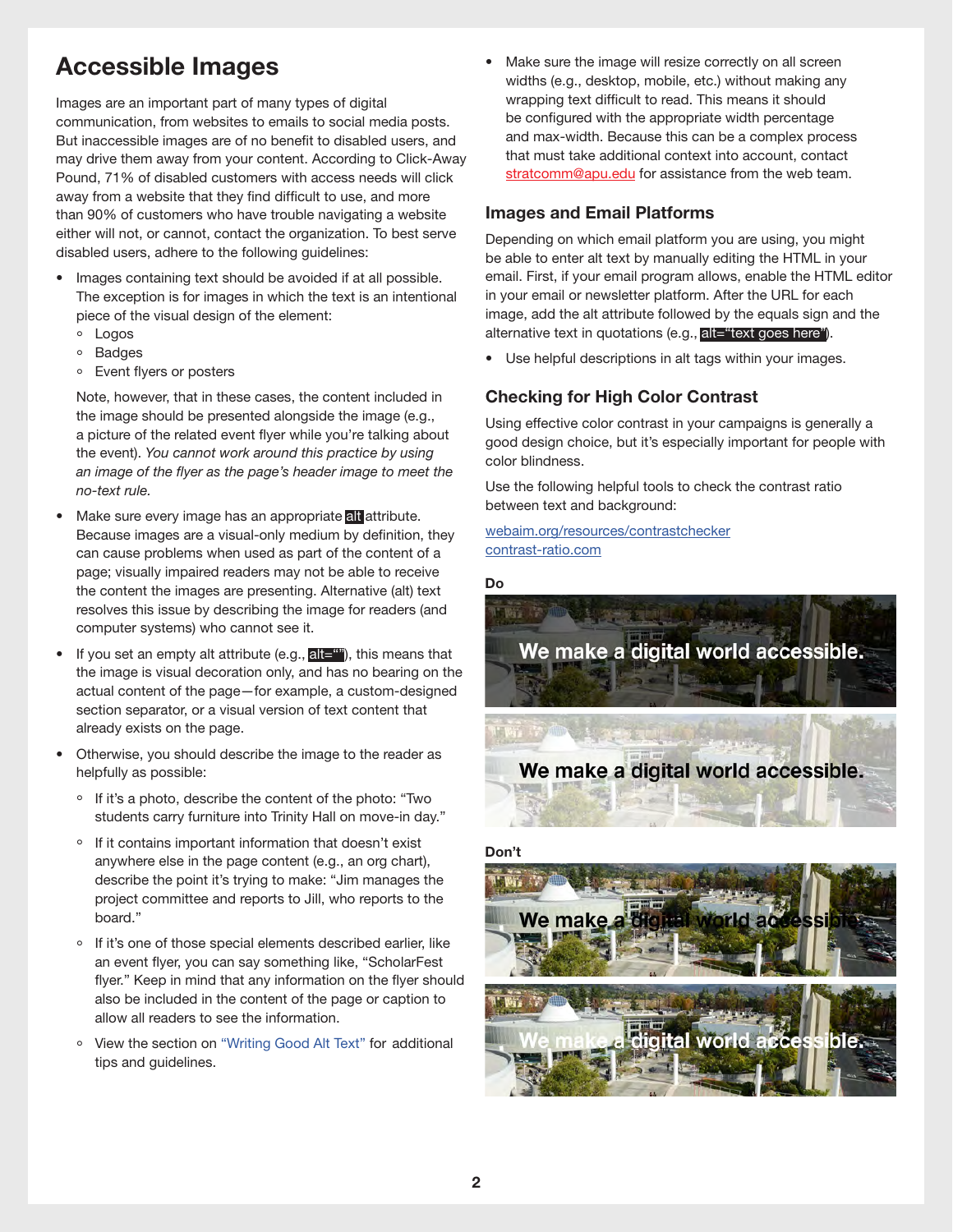### <span id="page-2-0"></span>**Accessibility of Social Media**

Accessibility within social media platforms is essential to ensuring that your content can be experienced by all users. For example, Twitter studies note that photos average a 35% boost in retweets and videos get a 28% boost in retweets—but disabled users may counter that success if they're frustrated. From adding alt text to images to ensuring that videos have captions, the following guidelines can help you build stronger connections with your audience.

### **Need for Accessibility of Social Media**

*"If you consider the spending power of the disability community, you're talking about a half-a-trillion-dollar industry: \$490 billion. That's what people with disabilities spend a year in consumption. So why wouldn't you want to be one of the brands that cater to that demographic? Parallel to that, it is well known that people within the disability community are one of the most, if not the most, loyal brand advocates. A lot of companies do not cater to them, so when they find a company catering to their needs, they are very loyal, often becoming brand ambassadors."*

Daryn Harpaz Website Content Accessibility Guidelines (WCAG) Compliance Specialist Founder and CEO, ZenythGroup, LLC

### <span id="page-2-1"></span>**Using Alt Text in Social Media**

- 85% of consumers feel that how a brand handles issues on its website or social channels is a good indicator of its quality of support, according to Liveops. This is why alt text is so important.
- As a rule, every image in your social posts should have alt text. If you don't accommodate users who need alt text, you likely won't know they've missed your point if they simply disregard your organization instead of taking the time to complain.
- If you are unable to add alt text to the image within the social media platform, you can instead describe the image in the body of the post.
- View additional tips for adding alt text by platform below.

### <span id="page-2-2"></span>**Writing Good Alt Text**

- Reflect on the purpose of the image and use alt text to provide the who, what, and where. Alt text should be clear, concise, and informative.
- Write in plain language to ensure that people with slower processing speed or cognitive impairments can understand each social media post.
- Best practices for writing in plain language include:
	- ° Choosing words that are common and easy to understand
	- ° Avoiding run-on sentences
	- ° Using clear, short sentences and paragraphs
	- ° Writing in the active voice instead of the passive voice
- A 2019 Carnegie Mellon University study resulted in researchers identifying five guidelines people should keep in mind when writing alt text in order to best translate an image's humor:
	- ° Explain characters' actions.
	- ° Explain emotions.
	- ° Explain facial expressions.
	- ° Identify the source (such as TV or film).
	- ° Describe anything distinct about the background.

### <span id="page-2-3"></span>**Creating Clear Captions**

- Within social media post captions, lead with your main message.
- Put hashtags and @mentions at the end of a post. This is very important for screen reader users.
- If a post contains a link to an image, video, or audio, indicate this at the beginning of the content using the prefix [PIC], [VIDEO], or [AUDIO] so screen reader users can anticipate what they will find when they follow the link.
- Also, if a post includes one of these items, be sure to link back to the webpage that contains the image, video, or audio with captions and a transcript.

### <span id="page-2-4"></span>**Using Hashtags and Emojis**

- For hashtags with multiple words, capitalize the first letter of each word to make it easier to read visually and for screen readers. For example, use #BackToSchool not #backtoschool.
- Limit your use of emojis. While they are a fun addition to captions, too many emojis can hinder the readability of your content for screen readers. Followers using a screen reader hear descriptions of the emojis, which can slow down and disrupt the flow of your message.
- When using emojis, limit use to 1-3 per caption. It's also best to save emojis for the end of your message.

### <span id="page-2-5"></span>**Accessible Links in Social Media and Email**

Use meaningful link text (avoid using link text such as "here" or "click here").

#### <span id="page-2-6"></span>**Twitter: Adding Alt Text**

- Image description functionality is not enabled by default.
	- 1. Navigate to Settings and Privacy.
	- 2. Click Accessibility.
	- 3. Click the checkbox next to Compose image descriptions.
- After you've enabled image descriptions, the next time you attach an image to a tweet:
	- 1. Click Add Description.
	- 2. Enter your alt text.
	- 3. Click Done.
- Note: The image description is limited to 420 characters. Using clear, concise captions is best.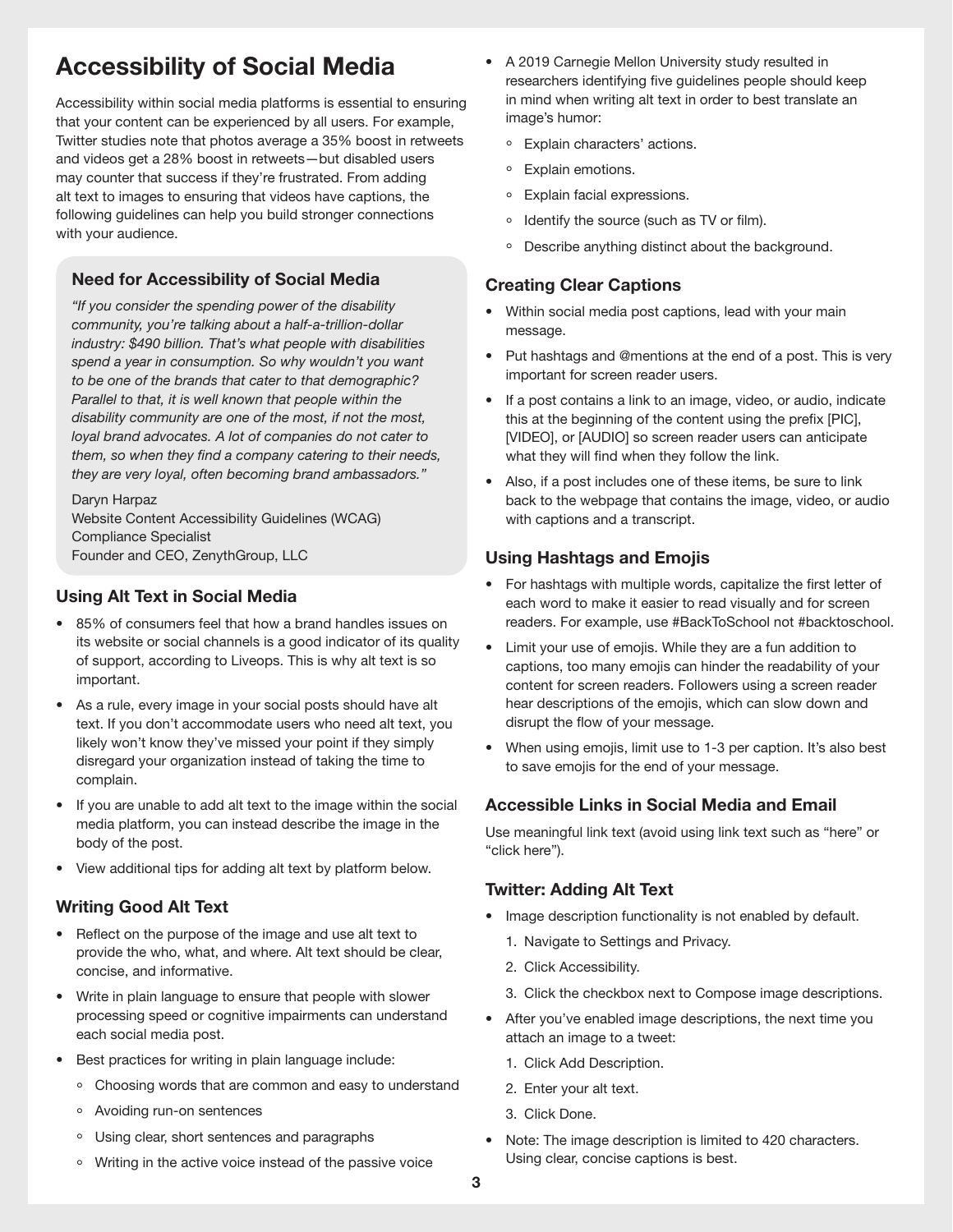#### <span id="page-3-0"></span>**Facebook: Adding Alt Text and Video Captions**

- Facebook tries to recognize common objects and concepts in photos and automatically generates alt text.
- Of course, as with anything autogenerated, you want to proofread and edit it to make sure the image's intent is conveyed:
	- 1. Select Edit Photo.
	- 2. Select Alt Text.
	- 3. Review the content, and click "Override generated alt text" to edit.
	- 4. Make any necessary changes and click Save.
- For videos, Facebook makes it simple to add captions to videos via the .srt file format. If you don't know how to create an .srt file, you can upload your video to YouTube first and use their captioning feature.
- Once your video is uploaded and ready to view, follow these steps to add captions:
	- 1. Navigate to your video, click Options.
	- 2. Click Edit This Video.
	- 3. Under Captions and Upload SRT Files, click Choose File to upload an .srt file with your captions.
	- 4. Click Save.

Visit the [Facebook Accessibility Help Center](https://www.facebook.com/help/accessibility) for additional information.

### <span id="page-3-1"></span>**Instagram: Adding Alt Text and Video Captions**

• To instantly become more accessible on Instagram, don't use the Stories feature for primary business messaging purposes. Stories do not allow you to add alt text, captions, or a descriptive audio track to help visually impaired users know what you're trying to communicate.

- Just like Facebook, Instagram tries to recognize common objects and concepts in photos and automatically generates alt text. It's important to proofread this autogenerated alt text. A better option is to add your own descriptive alt text:
	- 1. Select Advanced Settings.
	- 2. Select Write Alt Text under Accessibility.
	- 3. Add your alt text.
	- 4. Select Save.
- For videos, Instagram does not allow users to add alt text, closed captions, or audio descriptions from within the app.
	- 1. Write a detailed caption that describes what is happening in the video. If the video is short, you can include a transcript of what is said if there's dialogue.
	- 2. Another option is to use a different app to caption your videos before uploading them to Instagram (rather than recording them directly in the app). This option is best for longer-form IGTV videos.

#### <span id="page-3-2"></span>**Contact Information**

It's also important to make sure your contact information is available on your social media accounts, so people can easily reach out if they come across inaccessible posts. List a primary phone number and/or email address, or provide a link that lists the appropriate contact information.

#### <span id="page-3-3"></span>**Additional Social Media Resources**

- [LinkedIn: Adding Alt Text to Images](https://www.linkedin.com/help/linkedin/answer/109799/adding-alternative-text-to-images-for-accessibility?lang=en)
- ["Inclusive Design for Social Media" \(Hootsuite\)](https://blog.hootsuite.com/inclusive-design-social-media/)
- ["Five Easy Ways to Make Your Social Media More Inclusive"](https://sproutsocial.com/insights/social-media-accessibility/)  [\(Sprout Social\)](https://sproutsocial.com/insights/social-media-accessibility/)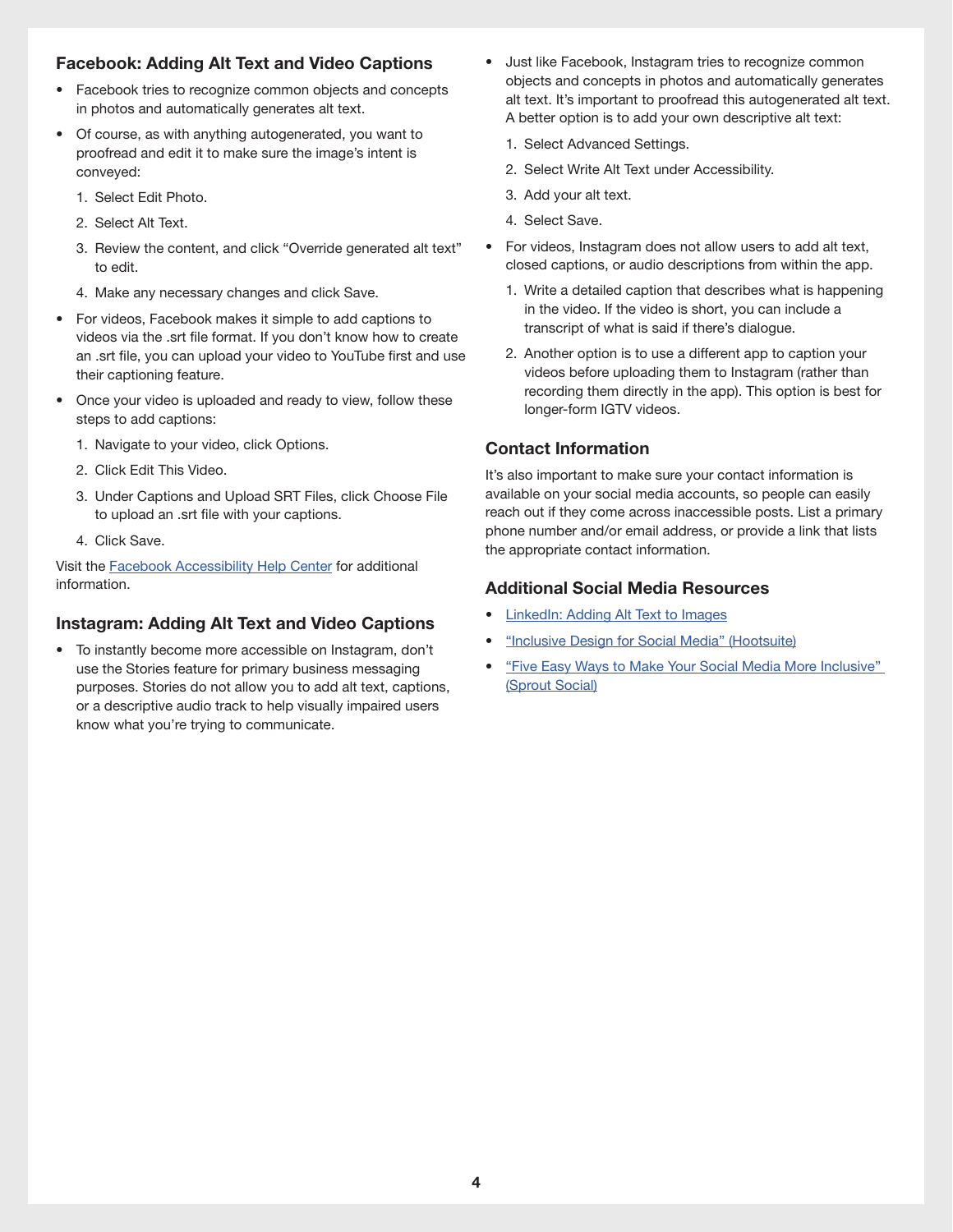## <span id="page-4-0"></span>**Accessible Websites**

### <span id="page-4-1"></span>**APU Logo**

The Division of Strategic Communication and Engagement provides downloadable versions of the APU logo in JPEG and PDF formats. By downloading the university trademark and logotype, you agree to adhere to guidelines outlined in the **APU** [Graphics Standards Quick Guide \(PDF\)](https://www-edits.apu.edu/static/src/sites/universityrelations/downloads/graphics_standards_quick_guide.pdf). The JPEG files are high-resolution, 300 dpi Photoshop files used primarily for websites and Microsoft Word documents. The PDF/EPS files are Adobe Illustrator vector files used on print materials, T-shirts, giveaways, etc. [Download the logos](https://www.apu.edu/universityrelations/standards/design/).

### <span id="page-4-2"></span>**Headings**

- Headings are ranked <h1> through <h6>, with <h1> being the largest and thus representing the most important idea on the page, with subsections organized with <h2> headings. These subsections can then be divided with <h3> headings, and so on. All pages should have only one <h1>, giving the title of the page.
- Use headings to categorize information and allow people to scan your page easily. Screen reader users can also benefit from headings, as they can navigate a page according to its headings, listening to a list of all headings and skipping to a desired heading to begin reading at that point.
- Do not skip heading levels to be more specific (for example, do not skip from <h2> to <h5>). It is, however, permissible to skip headings in the other direction if the outline of the page calls for it (for example, from  $\langle$ h5 $>$  to  $\langle$ h2 $>$ ).
- Do not select heading levels based on their appearance. Select the appropriate heading rank in your hierarchy.
- Do not use **bold** instead of a heading.
- Most content on web pages should be organized into sections. When pages are organized into sections, a heading should be present with each section.

# Heading level 1

It's the large title at the top of the page. Use only one <h1> element per page or view.

# Heading level 2

This is the title of each main subsection, and each main subsection can be further broken up into smaller sections using <h3> through <h6> as follows:

### Heading level 3

Heading level 4

Heading level 5

Heading level 6

### <span id="page-4-3"></span>**Text, Lists, Tables, and Media**

- Include alt text for images.
	- ° Use alternative text (alt text) for images, logos, drawings, and other graphic elements. Without alt text, screen reader users just hear "image." Some images automatically include alt text, so it's a good idea to check that the alt text is what you want. Read more about it in the "[Accessible Images](#page-1-0)" section of this document.
	- ° Check for high color contrast.
- To make your site easy to read, use large, left-aligned text when possible. Full-justified text is more difficult to read because of the extra space it creates between words.
- Use numbered and bulleted lists.
- Tables are structured sets of data that help people understand the relationships between different types of information. Use the **caption** element to provide a title for the table.
- Media includes content such as prerecorded and live audio and video. Make sure your media do not autoplay.
	- ° Check to see that all media can be paused.
	- ° Confirm the presence of captions for videos.
	- ° Confirm that transcripts are available for audio.

## <span id="page-4-4"></span>**Additional Resources**

[ADA Standards for Accessible Design](https://www.ada.gov/2010ADAstandards_index.htm)  [Making Audio and Video Media Accessible](https://www.w3.org/WAI/media/av/)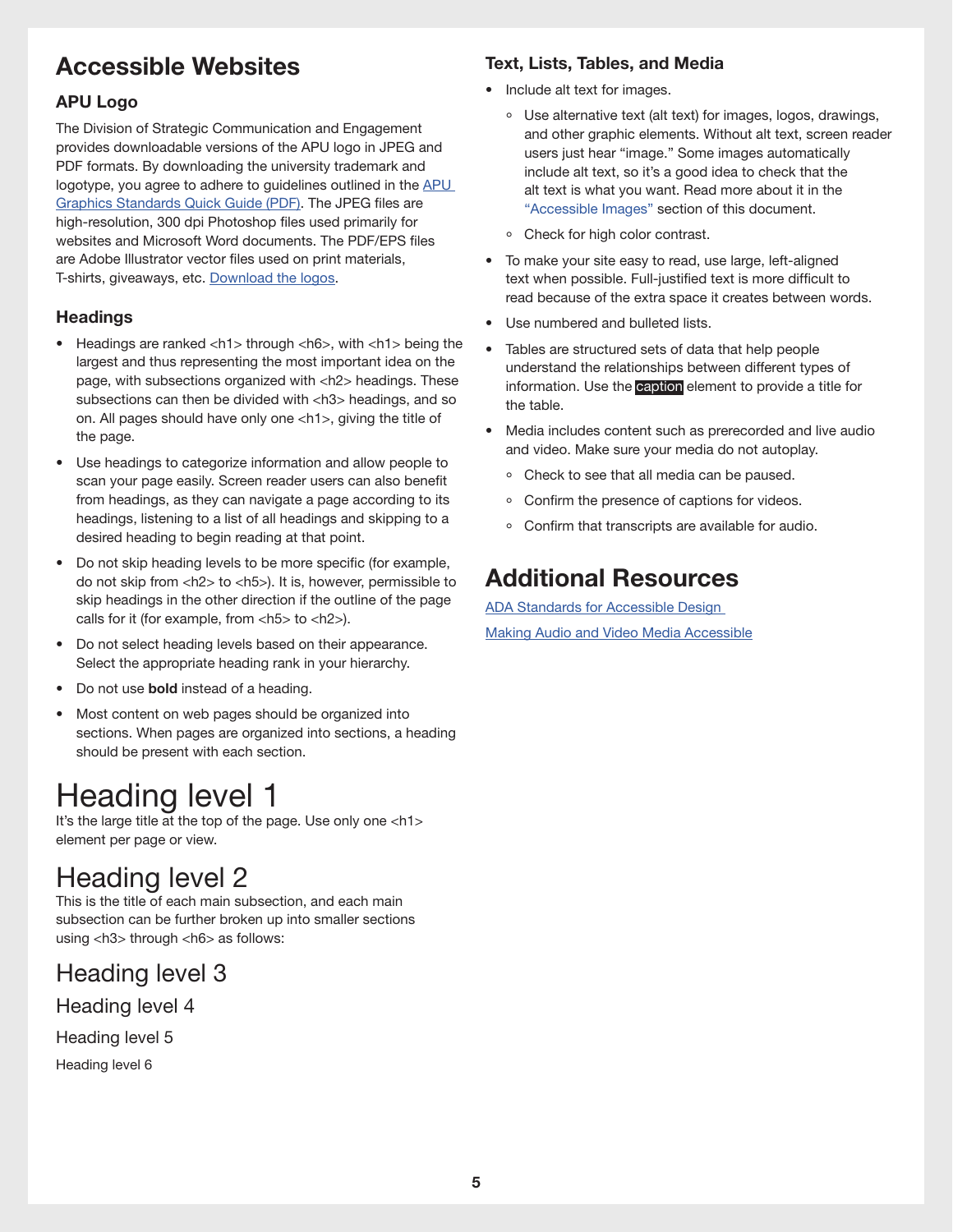## <span id="page-5-0"></span>**Creating Accessible PDFs in Adobe Acrobat Pro**

There are many programs (Word, Excel, etc.) whose documents can be converted to PDFs, and directions for doing that can be found in various places on the Internet. Once you've created a PDF and would like to make it accessible, we recommend opening it in Adobe Acrobat Pro and following these steps:

- 1. Open PDF file.
- 2. Go to: **File** → **Properties** → **Description**. Make sure Tagged PDF: Yes.

(It must say yes to be an accessible PDF.)

|                    |                                              |                                      |       | <b>Document Properties</b>                             |                  |                                                                               |  |  |
|--------------------|----------------------------------------------|--------------------------------------|-------|--------------------------------------------------------|------------------|-------------------------------------------------------------------------------|--|--|
|                    | Description                                  | <b>Security</b>                      | Fants | Initial View                                           | Custom           | Advanced                                                                      |  |  |
| <b>Description</b> |                                              |                                      |       |                                                        |                  |                                                                               |  |  |
| File:              |                                              | Honors College Mission Statement.pdf |       |                                                        |                  |                                                                               |  |  |
| Title:             |                                              | Honors College Mission Statement     |       |                                                        |                  |                                                                               |  |  |
| Author:            | <b>Azusa Pacific University</b>              |                                      |       |                                                        |                  |                                                                               |  |  |
| Subject:           |                                              |                                      |       |                                                        |                  |                                                                               |  |  |
| Keywords:          |                                              |                                      |       |                                                        |                  | Honors College Mission Statement Highlights Benefits Azusa Pacific University |  |  |
|                    |                                              |                                      |       |                                                        |                  |                                                                               |  |  |
|                    |                                              |                                      |       |                                                        |                  |                                                                               |  |  |
| Created:           | 1/13/21, 10:06:24 AM<br>Additional Metadata  |                                      |       |                                                        |                  |                                                                               |  |  |
| Modified:          | 2/9/21, 12:14:42 PM                          |                                      |       |                                                        |                  |                                                                               |  |  |
|                    | Application: Adobe InDesign 15.0 (Macintosh) |                                      |       |                                                        |                  |                                                                               |  |  |
| Advanced           |                                              |                                      |       |                                                        |                  |                                                                               |  |  |
| PDF Producer:      |                                              | Adobe PDF Library 15.0               |       |                                                        |                  |                                                                               |  |  |
| PDF Version:       |                                              | $1.6$ (Acrobat $7.x$ )               |       |                                                        |                  |                                                                               |  |  |
| Location:          |                                              |                                      |       | /Users/scowell/Documents/2021 Projects/Accessible PDF/ |                  |                                                                               |  |  |
| <b>Elle Sizer</b>  |                                              | 4.13 MB (1,189,078 Bytes)            |       |                                                        |                  |                                                                               |  |  |
| Page Size:         | 8.50 x 11.00 in                              |                                      |       |                                                        | Number of Pages: | 4                                                                             |  |  |
| Tagged PDF:        | Yes -                                        |                                      |       |                                                        | Fast Web View:   | No.                                                                           |  |  |
|                    |                                              |                                      |       |                                                        |                  |                                                                               |  |  |
|                    |                                              |                                      |       |                                                        |                  |                                                                               |  |  |
|                    |                                              |                                      |       |                                                        |                  |                                                                               |  |  |
|                    |                                              |                                      |       |                                                        |                  |                                                                               |  |  |
|                    |                                              |                                      |       |                                                        |                  |                                                                               |  |  |
| Help               |                                              |                                      |       |                                                        |                  | OK<br>Cancel                                                                  |  |  |

Under **Advanced,** select English as the language, then click **OK**.

|                             |                   |         | <b>Document Properties</b> |        |                 |    |
|-----------------------------|-------------------|---------|----------------------------|--------|-----------------|----|
| Description                 | Security          | Fonts   | Initial View               | Custom | Advanced        |    |
| <b>PDF Settings</b>         |                   |         |                            |        |                 |    |
| <b>Base URL:</b>            |                   |         |                            |        |                 |    |
| Search Index:               |                   |         |                            |        | Browse<br>Clear |    |
| Trapped:                    | No                | в       |                            |        |                 |    |
| <b>Print Dialog Presets</b> |                   |         |                            |        |                 |    |
|                             | Page Scaling:     | Default | B                          |        |                 |    |
|                             | DuplexMode:       | Simplex |                            | в      |                 |    |
| Paper Source by Page Size:  |                   |         |                            |        |                 |    |
|                             | Print Page Range: |         |                            |        |                 |    |
|                             | Number of Copies: | Default | B                          |        |                 |    |
| <b>Reading Options</b>      |                   |         |                            |        |                 |    |
| Binding:                    | Left Edge         | ō       |                            |        |                 |    |
| Language                    | English           |         |                            |        |                 |    |
|                             |                   |         |                            |        |                 |    |
|                             |                   |         |                            |        |                 |    |
|                             |                   |         |                            |        |                 |    |
|                             |                   |         |                            |        |                 |    |
|                             |                   |         |                            |        |                 |    |
|                             |                   |         |                            |        |                 |    |
| Help                        |                   |         |                            |        | Cancel          | OK |

- 3. **View** → **Zoom** → **Reflow** to see the order things are read. Then turn Reflow off once examined.
- 4. Go to: **Tools Pane** → **Accessibility** → **Reading Order**  → **Show Order Panel**. In the Reading Order window, make sure "Display like elements in a single block" is unchecked.



In the Order Panel, make sure the reading order is correct.

If not, click and hold any item in the order panel and drag it to the correct position in the panel.

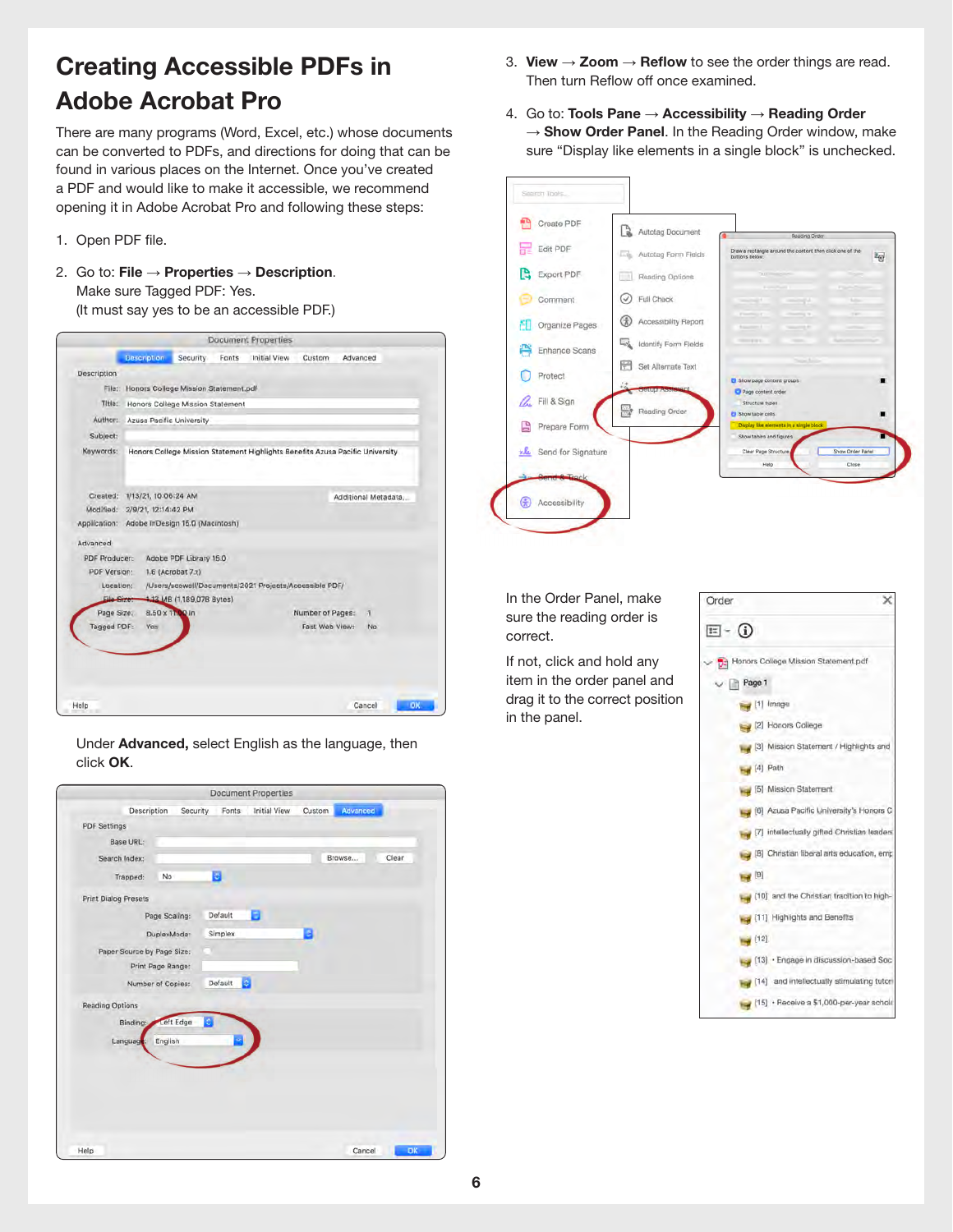- 5. Right click on each element in the Order Panel to assign it the proper tag.
- The very first header of a document should be tagged as **heading 1** (<h1>). *Note: There can only be one <h1>*   $\Xi$  -  $\Omega$ *per document, similar to*
- Secondary headings should be tagged as **heading 2**  (<h2>). Tertiary headings within this space should be tagged as **heading 3** (<h3>) and so on.

*a webpage*.

Background or decorative elements (graphics not containing vital information) should be tagged as **background/artifact**.



- $\frac{1}{2}$  (1000s)  $\sim$  In  $^{\circ}$ by PLHA Show page content groups<br>Display like elements in a si **Bay Dit Plan** table cells<br>tables and figures sg (5) 5 sy in An ag in the  $400$ Tag as text/paragraph<br>Tag as background/artifact sy it **NY (10) Fig June (111)**
- Sentences of a similar nature should be grouped together as a paragraph. Select the first sentence of the paragraph, hold down the shift key, and select the last sentence of the paragraph. Once your entire paragraph is selected, right click and **tag as text/ paragraph** (P).
- 6. Tag images with vital text as **figure/caption**. Afterward, go to: **View** → **Show/Hide** → **Navigation Panes** → **Tags** and open the Tags panel. Locate the image you just tagged, and right click **Properties**. This will open up a dialog box where you can enter alternate text to make the image meaningful to those who use a screen reader.



7. Review your tags. Go to: **View** → **Show/Hide** → **Navigation Panes** → **Tags** and open the Tags panel. Expand the **Tags** palette by clicking the arrow next to tag to see the structure of the document. If nothing is



in there, then the document is not tagged.

- 8. Once your tag order is satisfactory, preview the screen reader experience. Go to: **View** → **Read Out Loud** → **Activate Read Out Loud**. Then, starting on your document's first page, go back to **View** → **Read Out Loud** → **Read to End of Document.** Listen for any inconsistencies or incorrect reading order. *Note: you can change the voice speed in Preferences.*
- 9. Go to: **View → Show/Hide** → **Navigation Panes**→ **Bookmarks**. Click on the drop down arrow and select **New Bookmarks From Structure**. In the dialog box that opens, select your relevant structure types  $(**h1**$ , **, and**  $**h3**$ **, for**



example) and click **OK**. This will create document bookmarks that a user relying on assistive technology can access. Make sure to label the bookmark group.

#### 10. Full Check

 Make sure the boxes are checked like below and click **Start Checking**. If there are issues, right click on the issue and click fix; this should give you options on how to fix the issue.

|                                                                                                                                                                                                                                                                                           | <b>Accessibility Checker Options</b>                |                                 |
|-------------------------------------------------------------------------------------------------------------------------------------------------------------------------------------------------------------------------------------------------------------------------------------------|-----------------------------------------------------|---------------------------------|
| <b>Report Options</b>                                                                                                                                                                                                                                                                     |                                                     |                                 |
| Create accessibility report                                                                                                                                                                                                                                                               |                                                     |                                 |
| Folder: /Users/scowell/Desktop/                                                                                                                                                                                                                                                           |                                                     | Choose                          |
| Attach report to document                                                                                                                                                                                                                                                                 |                                                     |                                 |
| Page Range                                                                                                                                                                                                                                                                                |                                                     |                                 |
| All pages in document                                                                                                                                                                                                                                                                     | Pages from<br>IO.                                   |                                 |
| Checking Options (29 of 32 in all categories)                                                                                                                                                                                                                                             |                                                     |                                 |
| Document<br>Category:                                                                                                                                                                                                                                                                     |                                                     |                                 |
| Accessibility permission flag is set<br>z<br>Document is not image-only PDF<br>m<br>Document is tagged PDF<br><b>Text language is specified</b><br>Document title is showing in title bar<br><b>2</b> Bookmarks are present in large documents<br>Document has appropriate color contrast | Document structure provides a logical reading order |                                 |
| Select All<br>Show this dialog when the Checker starts                                                                                                                                                                                                                                    | Clear All                                           |                                 |
| Help                                                                                                                                                                                                                                                                                      |                                                     | <b>Start Chocking</b><br>Cancel |

11. Once all the issues are fixed, **save the document**.